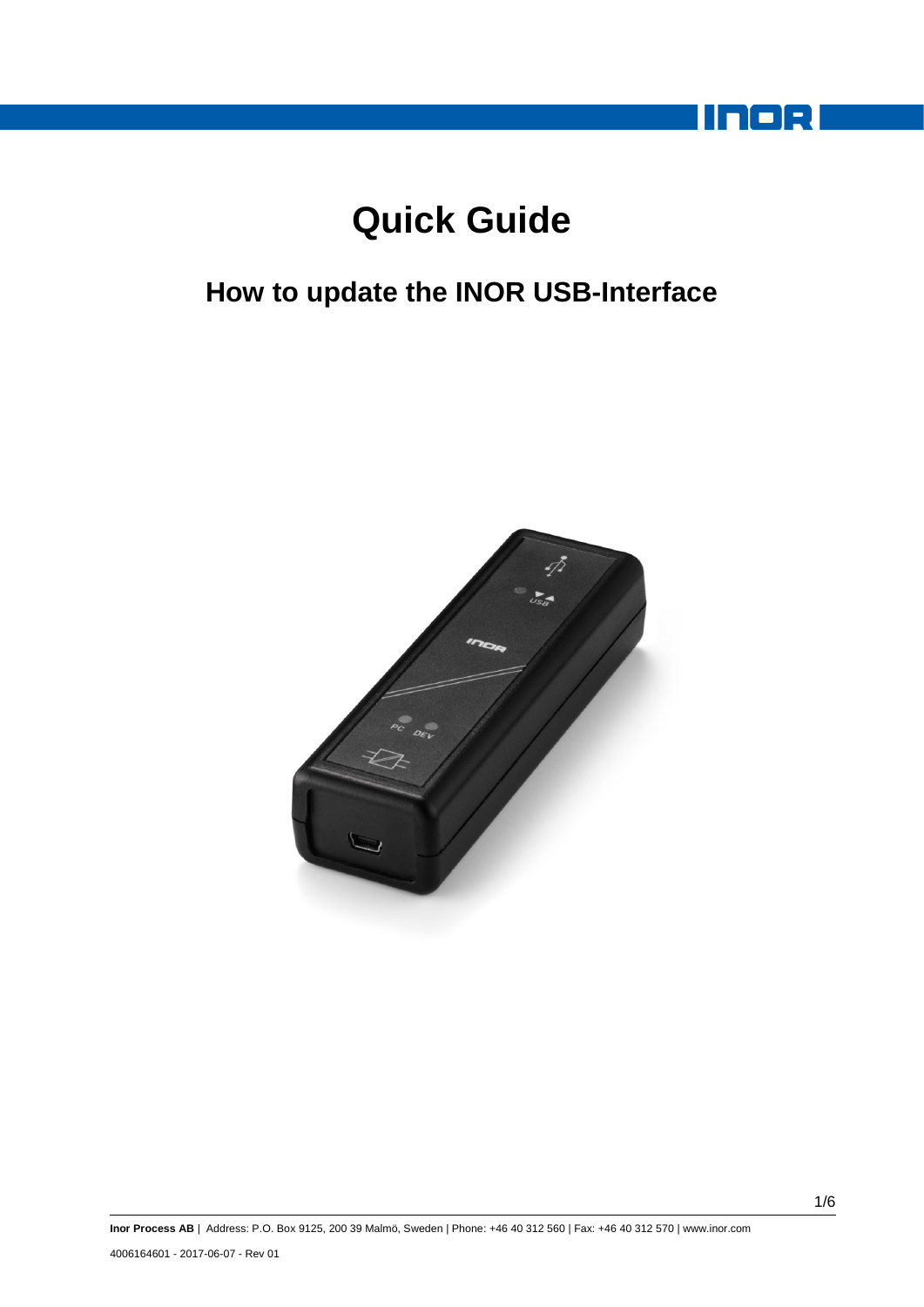## **Step 1**

Download the latest firmware for the USB-Interface from the link below and extract the zip-file.

<http://inor.com/download/software/>

| ConSoft 3.2                                                                                                                                                                                                                                                                                                                                                                             | ᄉ |
|-----------------------------------------------------------------------------------------------------------------------------------------------------------------------------------------------------------------------------------------------------------------------------------------------------------------------------------------------------------------------------------------|---|
| ConSoft 3 supports ICON USB interface version 1.2.01 or higher.                                                                                                                                                                                                                                                                                                                         |   |
| To get the maximum functionality of ConSoft 3.2 it is recommended to use USB interface Version 1.2.07.                                                                                                                                                                                                                                                                                  |   |
| When installing ConSoft 3 it is recommended to also install the latest versions of Ipro, MinIPAQSoft and ProfiSoft. This can easily be done by<br>clicking on "Options" when the first installation window pops up and then tick the selected program. In the table "Softwares when using the IPRO-<br>X Interface (RS232 cable)" you can see what software supports which transmitter. |   |
| In the installation quide for ConSoft 3 you can find a more detailed description on how to install the software.                                                                                                                                                                                                                                                                        |   |
| <b>图 ConSoftSetup</b>                                                                                                                                                                                                                                                                                                                                                                   |   |
| <b>DIM Setup INOR IPAQ 520 1.2.7 HART</b>                                                                                                                                                                                                                                                                                                                                               |   |
| Hart Dd-Files C520 Registered Versions                                                                                                                                                                                                                                                                                                                                                  |   |
| <b>A Quick Installation Guide - ConSoft 3 EN</b>                                                                                                                                                                                                                                                                                                                                        |   |
| <b>IN USB-Interface</b>                                                                                                                                                                                                                                                                                                                                                                 |   |

#### **Step 2**

Connect the USB-interface to the computer.

**NOTE!** No transmitter should be connected to the USB-interface during the update.



noel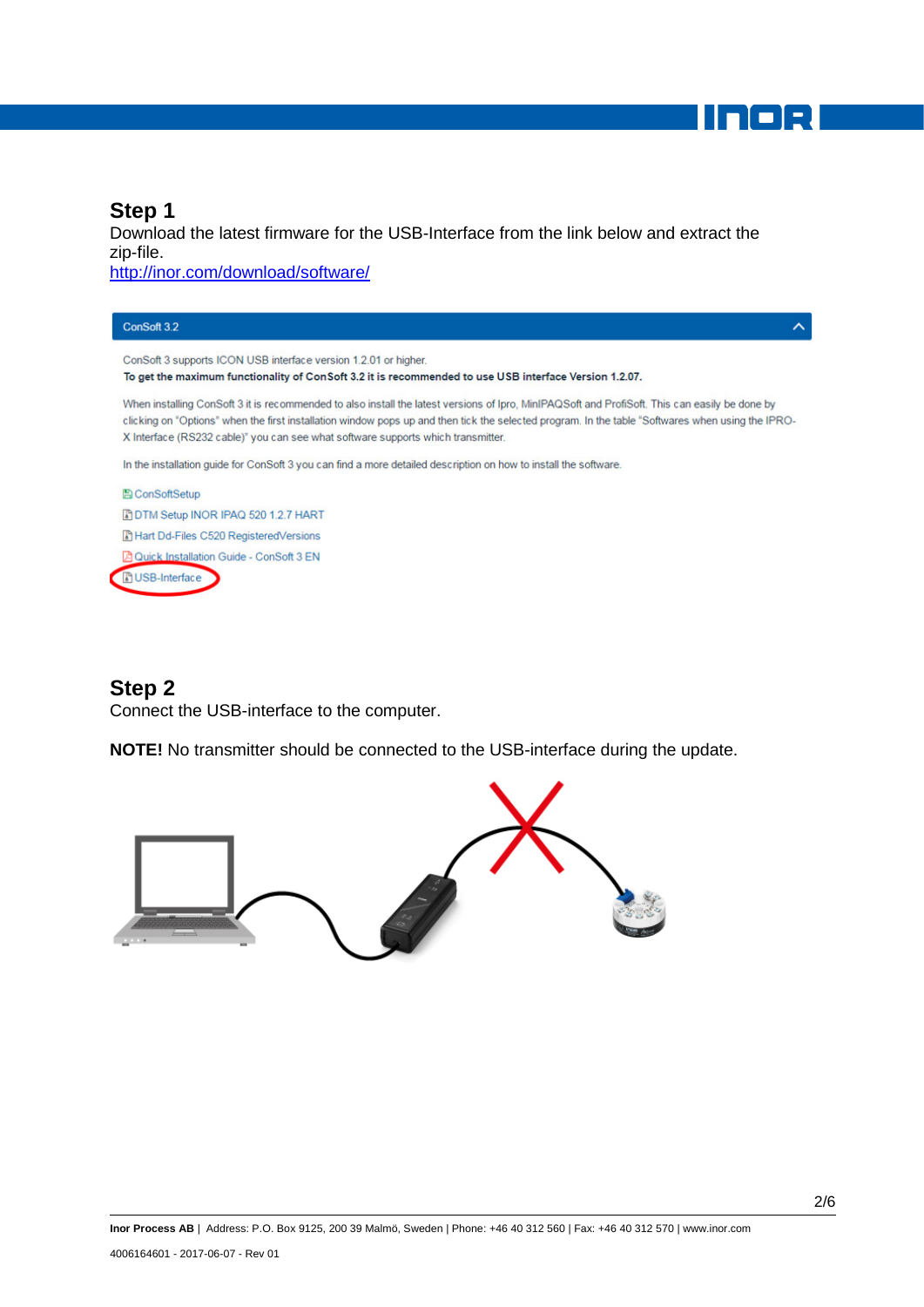m - 1

#### **Step 3**

Open ConSoft and close the "Select an option" window.

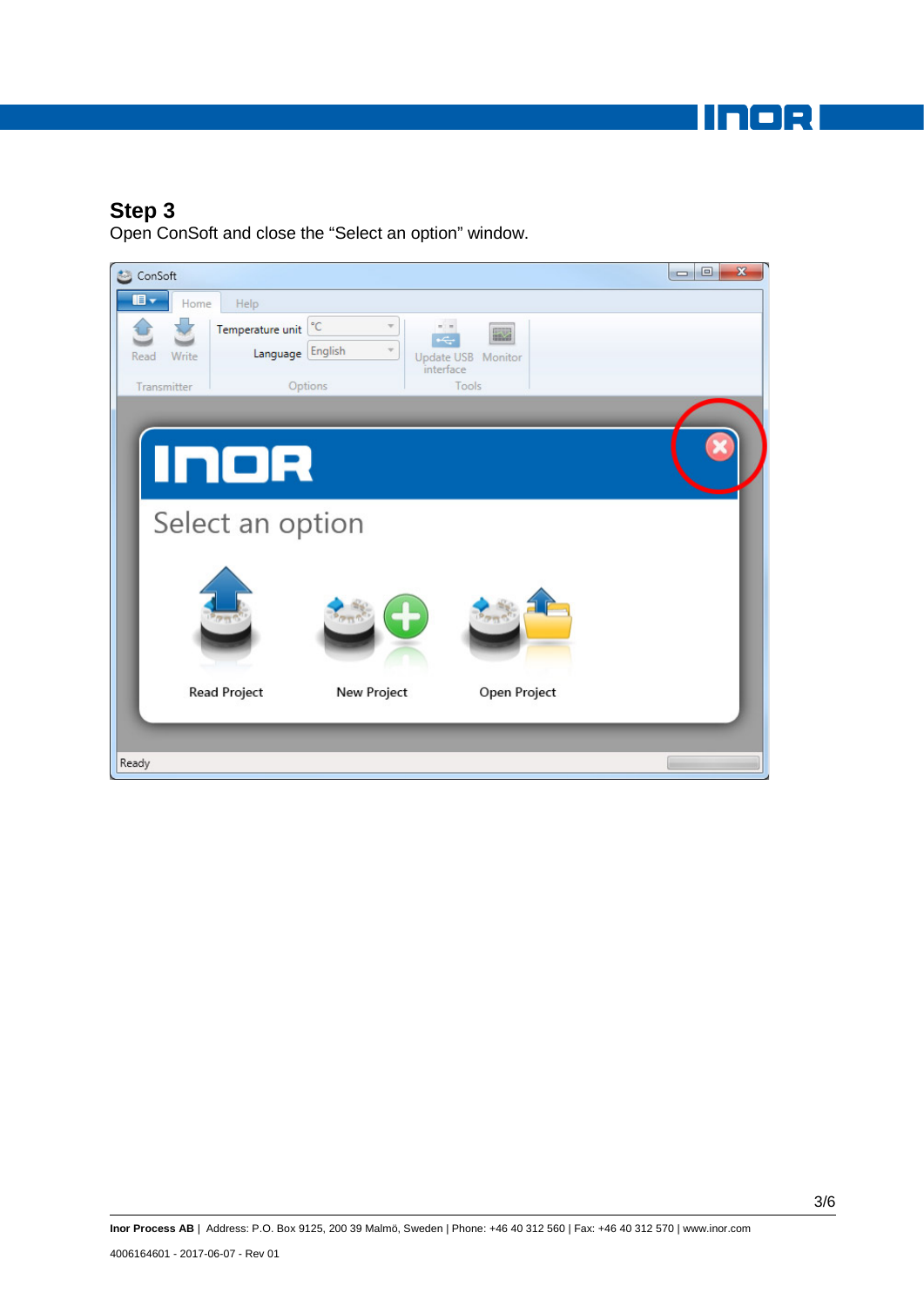noo H

#### **Step 4**

Click on the icon "Update USB interface".



#### **Step 5**

Click on "Load file".

| Update USB Interface | 回                             | $\boldsymbol{\Sigma}$ |
|----------------------|-------------------------------|-----------------------|
| Load file            | Start update<br>Cancel update |                       |
|                      |                               |                       |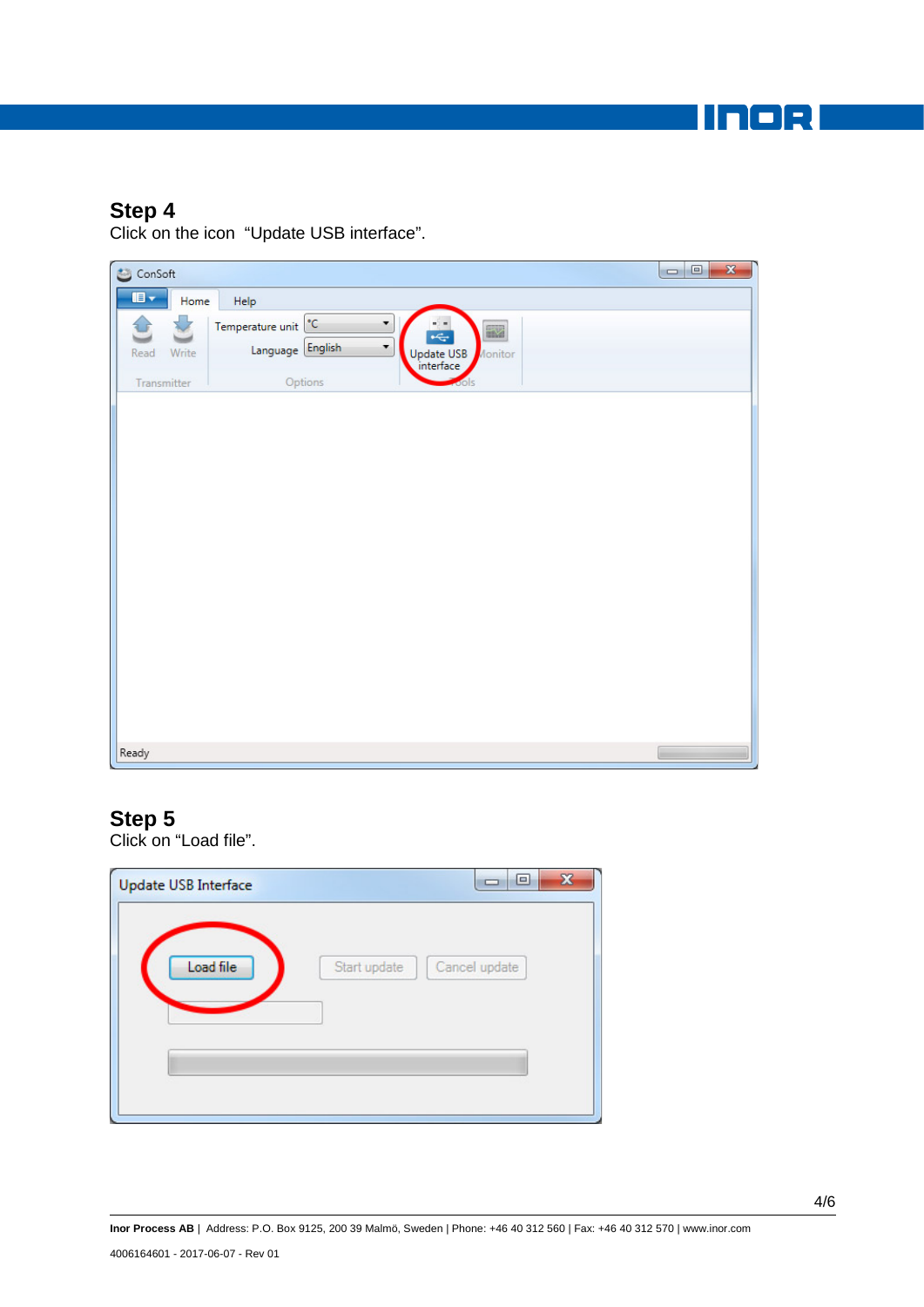INOR

## **Step 6**

Select the hex-file you have downloaded and click on "Open".

| Öppna                                     |   |                                   |                  |                        |                            | $\mathbf{x}$ |
|-------------------------------------------|---|-----------------------------------|------------------|------------------------|----------------------------|--------------|
| USB-Interface_1.2.07                      |   |                                   |                  | $\ast_{\uparrow}$<br>٠ | Sök i USB-Interface_1.2.07 | ٩            |
| Ordna v<br>Ny mapp                        |   |                                   |                  |                        | <b>距</b><br>ΠI             | 0            |
| <b>X</b> Favoriter                        | ۸ | -<br>Namn                         | Senast ändrad    | Typ                    | Storlek                    |              |
| Creative Cloud Files                      |   | USB-Interface_1.2.07.hex          | 2017-05-18 15:22 | HEX-fil                | 92 kB                      |              |
| <b>A</b> Hämtade filer                    |   |                                   |                  |                        |                            |              |
| <b>デ</b> keytech                          | Ξ |                                   |                  |                        |                            |              |
| <b>&amp;</b> OneDrive<br>Skrivbord<br>a a |   |                                   |                  |                        |                            |              |
| 盟<br>Tidigare platser                     |   |                                   |                  |                        |                            |              |
| Skrivbord                                 |   |                                   |                  |                        |                            |              |
|                                           |   |                                   |                  |                        |                            |              |
| 高<br><b>Bibliotek</b>                     |   |                                   |                  |                        |                            |              |
| Bilder<br>$\overline{\phantom{0}}$        |   |                                   |                  |                        |                            |              |
| 귘<br>Dokument                             |   |                                   |                  |                        |                            |              |
| Ħ<br>Filmer                               |   |                                   |                  |                        |                            |              |
| Musik                                     |   |                                   |                  |                        |                            |              |
| $\mathbf{r}$<br>Dator                     |   |                                   |                  |                        |                            |              |
| <b>BI</b> neies                           |   |                                   |                  |                        |                            |              |
|                                           |   | Filnamn: USB-Interface_1.2.07.hex |                  | $\cdot$                | $Hew$ $Gh$ $(xh)ex$        |              |
|                                           |   |                                   |                  |                        | $\bar{O}$ ppna<br>Avbryt   |              |
|                                           |   |                                   |                  |                        |                            |              |

## **Step 7**

Click on "Start update".

| <b>Update USB Interface</b> | ▣<br>▭                        | $\mathbf{x}$ |
|-----------------------------|-------------------------------|--------------|
| Load file                   | Cancel update<br>Start update |              |
| USB-Interface_1.2.07        | File OK                       |              |
|                             |                               |              |